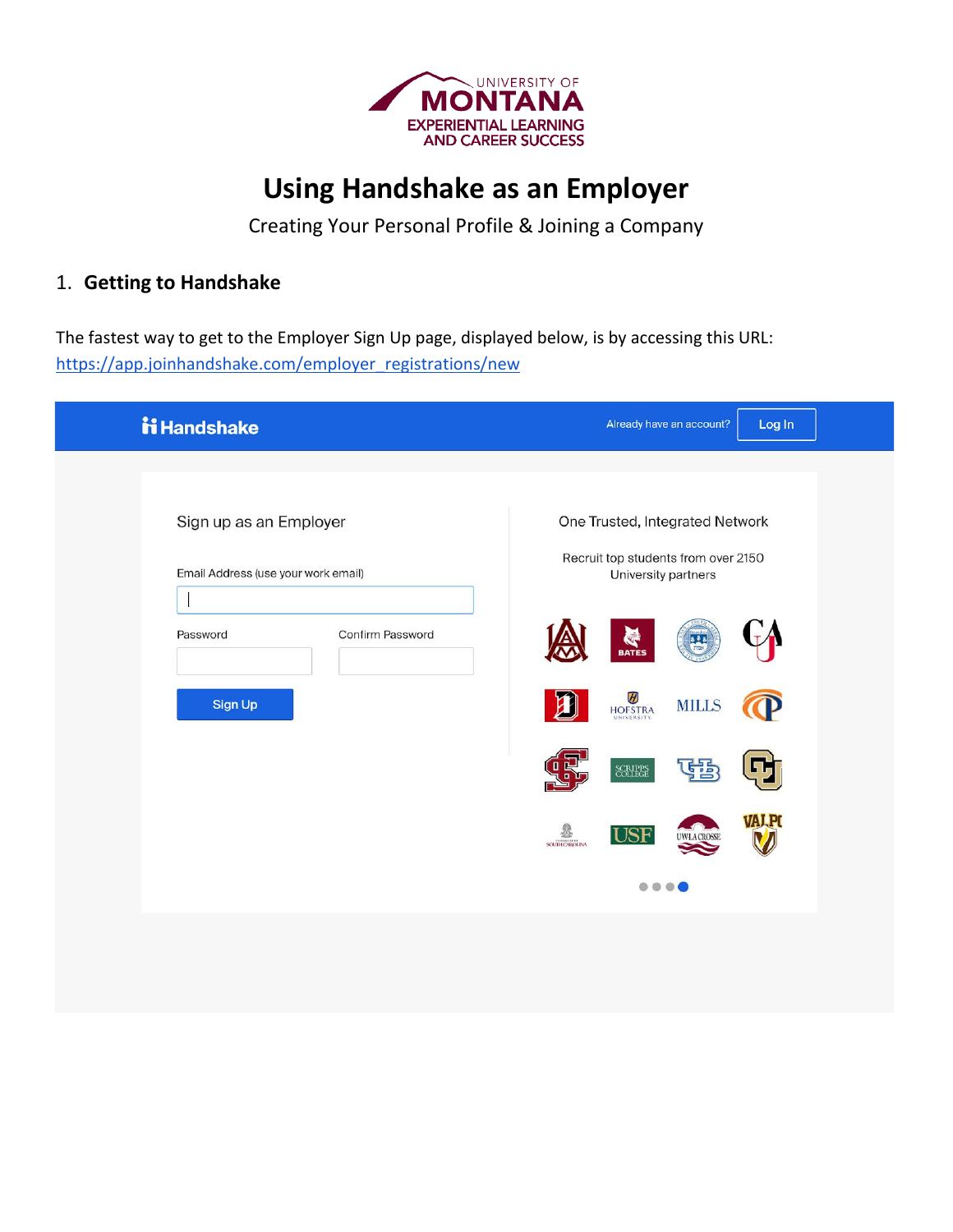## **2. Signing Up as an Employer**

Start the sign up process by entering your work email and creating a password. If possible, try to avoid generic email domains like gmail, and instead, use an email that includes the company name. Once you do this, click the "Sign Up" button.

If your company does not have an email domain, [learn more about signing up with a generic email here.](https://support.joinhandshake.com/hc/en-us/articles/360019584994-Registering-for-an-Employer-Account-with-a-Generic-Email-Address-)

#### **3. More Information**

Here, you will include your name, phone number, and job title. You must also select the industry of the candidates you are looking to hire. Once you have filled this information, click the blue button at the bottom that says "Next: Employer Guidelines."

| Welcome to Handshake<br>Rich, Validated Data<br>Before continuing, we need a bit more info<br>Find the right fit across 8.5 million verified<br>student profiles<br><b>First Name</b><br>Last Name<br>550k business students<br>Phone Number<br>360k finance students<br>Job Title<br>i.e. University Recruiter<br>245k computer science<br>Tell us the types of candidates you would like to find<br>Don't worry if you can't find all the categories you need.<br>students<br>You'll be able to add more later.<br>Agriculture, Food & Horticulture<br>Arts & Design<br>435k consulting students<br>Business, Entrepreneurship & Human Resources<br>Civics & Government<br>Communications<br>$\bullet$ $\bullet$<br>Computer Science, Information Systems &<br>Technology<br>Education<br>Add your Alma Mater<br><b>School Name</b><br>Graduation<br>Year<br>Select School<br>$\mathbf v$<br>2020<br>$\div$<br>My school is not listed, let me type my own<br><b>Add another Alma Mater</b> | <b>ii Handshake</b> | Already have an account?<br>Log In |
|-----------------------------------------------------------------------------------------------------------------------------------------------------------------------------------------------------------------------------------------------------------------------------------------------------------------------------------------------------------------------------------------------------------------------------------------------------------------------------------------------------------------------------------------------------------------------------------------------------------------------------------------------------------------------------------------------------------------------------------------------------------------------------------------------------------------------------------------------------------------------------------------------------------------------------------------------------------------------------------------------|---------------------|------------------------------------|
|                                                                                                                                                                                                                                                                                                                                                                                                                                                                                                                                                                                                                                                                                                                                                                                                                                                                                                                                                                                               |                     |                                    |
|                                                                                                                                                                                                                                                                                                                                                                                                                                                                                                                                                                                                                                                                                                                                                                                                                                                                                                                                                                                               |                     |                                    |
|                                                                                                                                                                                                                                                                                                                                                                                                                                                                                                                                                                                                                                                                                                                                                                                                                                                                                                                                                                                               |                     |                                    |
|                                                                                                                                                                                                                                                                                                                                                                                                                                                                                                                                                                                                                                                                                                                                                                                                                                                                                                                                                                                               |                     |                                    |
|                                                                                                                                                                                                                                                                                                                                                                                                                                                                                                                                                                                                                                                                                                                                                                                                                                                                                                                                                                                               |                     |                                    |
|                                                                                                                                                                                                                                                                                                                                                                                                                                                                                                                                                                                                                                                                                                                                                                                                                                                                                                                                                                                               |                     |                                    |
|                                                                                                                                                                                                                                                                                                                                                                                                                                                                                                                                                                                                                                                                                                                                                                                                                                                                                                                                                                                               |                     |                                    |
|                                                                                                                                                                                                                                                                                                                                                                                                                                                                                                                                                                                                                                                                                                                                                                                                                                                                                                                                                                                               |                     |                                    |
|                                                                                                                                                                                                                                                                                                                                                                                                                                                                                                                                                                                                                                                                                                                                                                                                                                                                                                                                                                                               |                     |                                    |
|                                                                                                                                                                                                                                                                                                                                                                                                                                                                                                                                                                                                                                                                                                                                                                                                                                                                                                                                                                                               |                     |                                    |
|                                                                                                                                                                                                                                                                                                                                                                                                                                                                                                                                                                                                                                                                                                                                                                                                                                                                                                                                                                                               |                     |                                    |
|                                                                                                                                                                                                                                                                                                                                                                                                                                                                                                                                                                                                                                                                                                                                                                                                                                                                                                                                                                                               |                     |                                    |
|                                                                                                                                                                                                                                                                                                                                                                                                                                                                                                                                                                                                                                                                                                                                                                                                                                                                                                                                                                                               |                     |                                    |
|                                                                                                                                                                                                                                                                                                                                                                                                                                                                                                                                                                                                                                                                                                                                                                                                                                                                                                                                                                                               |                     |                                    |
|                                                                                                                                                                                                                                                                                                                                                                                                                                                                                                                                                                                                                                                                                                                                                                                                                                                                                                                                                                                               |                     |                                    |
|                                                                                                                                                                                                                                                                                                                                                                                                                                                                                                                                                                                                                                                                                                                                                                                                                                                                                                                                                                                               |                     |                                    |
|                                                                                                                                                                                                                                                                                                                                                                                                                                                                                                                                                                                                                                                                                                                                                                                                                                                                                                                                                                                               |                     |                                    |
|                                                                                                                                                                                                                                                                                                                                                                                                                                                                                                                                                                                                                                                                                                                                                                                                                                                                                                                                                                                               |                     |                                    |
|                                                                                                                                                                                                                                                                                                                                                                                                                                                                                                                                                                                                                                                                                                                                                                                                                                                                                                                                                                                               |                     |                                    |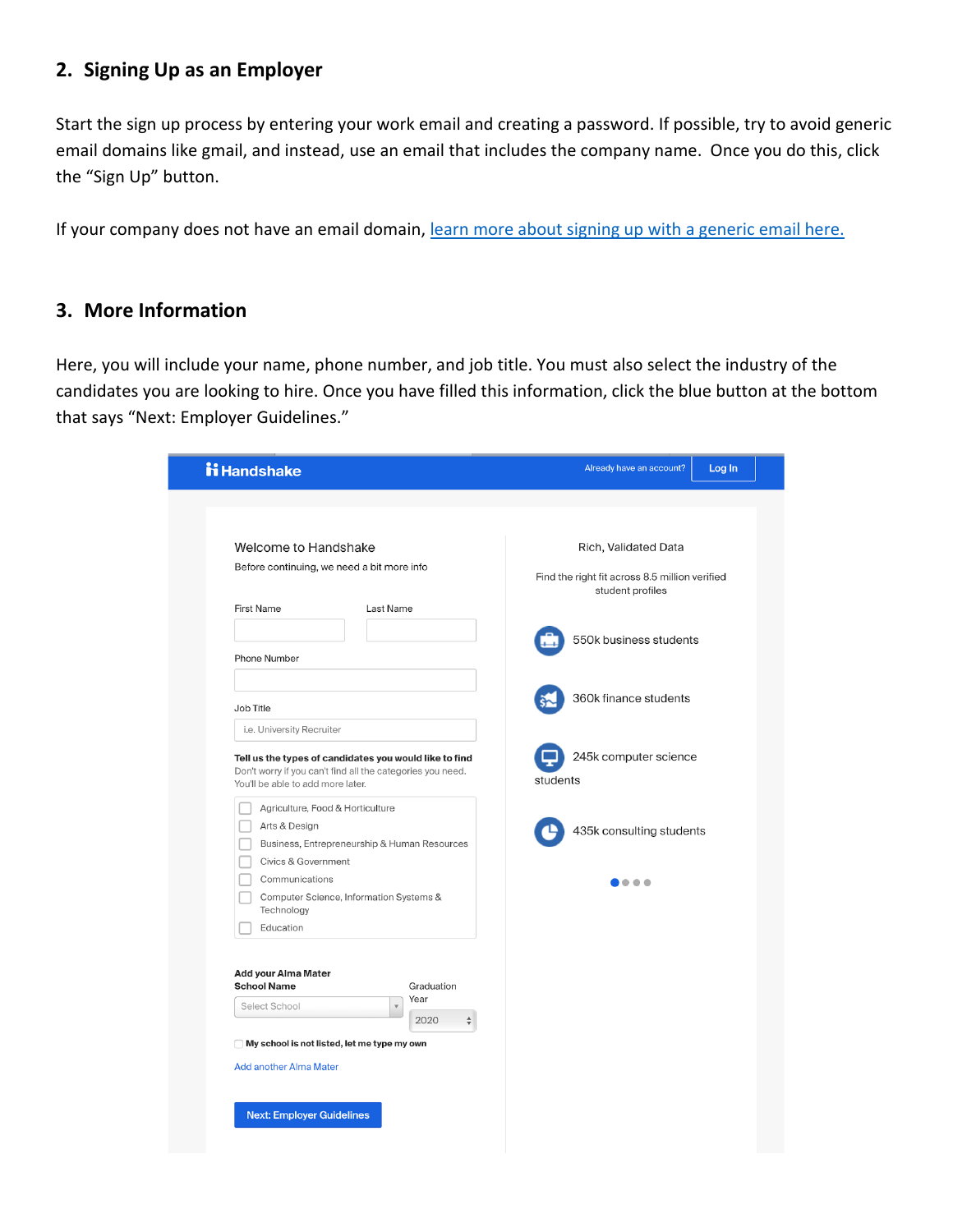### **4. Employer Guidelines**

The Employer Guidelines lists several expectations that Handshake has for all the employers, and you will be prompted to answer 'Yes' or 'No' to the question: "Are you a third party recruiter working on behalf of another company?" You cannot proceed until you answer the question. Once you have done so, click "Next: Confirm Email". You will be sent a confirmation email, and will need to confirm before you continue. By

continuing with the sign up process, you are agreeing with the Terms of Service set forth by Handshake.



### **5. Find or Create Your Company**

When you click the link in the confirmation email you will be taken to a new webpage. On this webpage, you will be given the option (1) to connect with a company that already has an existing profile on Handshake or (2) to create a new company profile. If your company already has an account, you will be taking option (1). In this instance, Handshake will either suggest a company for you to join based on your email domain, or allow you to perform a search.

Once you select your company, a request is sent to the owner of the account (generally this is the person who first created the account), and they will be notified that there is a pending request for you to be added as a staff member. This extra step is to ensure that no fraudulent users add themselves to a company account.

If your company does not have a profile, you will be taking option (2). Follow the instructions to begin setting up your company profile. The information below goes over the steps taken for option (2).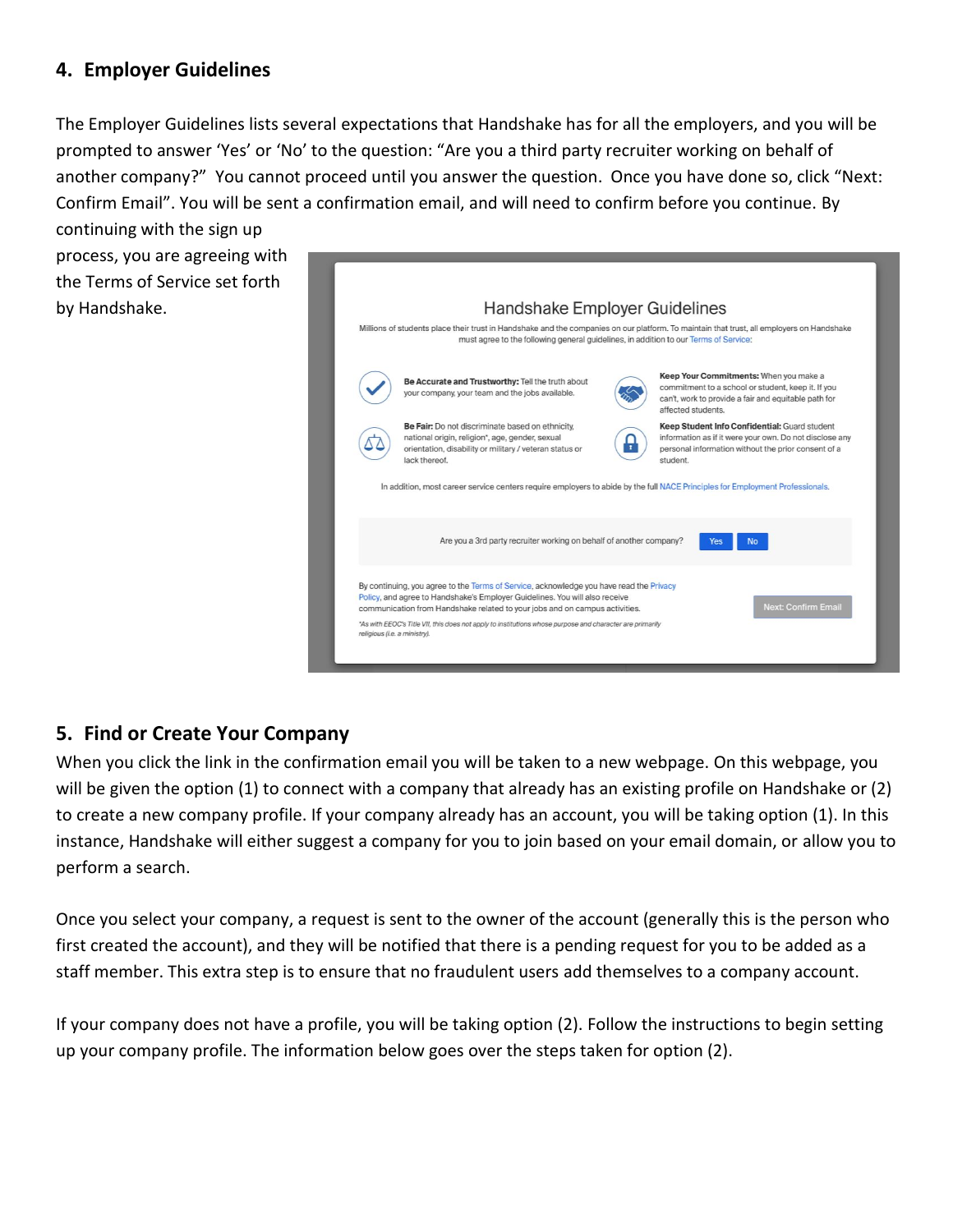### **6. Creating Your Company Profile**

When creating your company profile, you should strive to include information in all of the available fields, and it's recommended to be as detailed as possible, as it will help your company appeal to students as they search for positions.

You will be prompted to include the company name, company logo, a banner image, industry, website, location, description, size, and public email.

The website is a required field. As we vet each employer, it helps us verify that your organization is legitimate. You have the option to include a social media page as the website. This is not recommended unless your company does not have a website.

In the description, it is best to be thorough so that students can learn more about your company.

If you include a public email, make sure it matches the email given on your website, or the company domain.

When you have completed filling out the available fields, click "Create New Company" to finalize the information and continue. You'll have the option to edit any field later.

| <b>ii</b> Handshake   |                                                                                                                                   | <b>Help</b><br>Jarrett -                                                                               |
|-----------------------|-----------------------------------------------------------------------------------------------------------------------------------|--------------------------------------------------------------------------------------------------------|
|                       | Start your company profile<br>Add a name, images and other important details to build<br>your company's profile<br>$\circledcirc$ | Logo preview<br>This is how your<br>company's name<br>and logo will<br>display when<br>students search |
| Compañy<br>Name       |                                                                                                                                   | for your profile or<br>jobs.                                                                           |
| Company<br>Logo       | P<br>Add a logo                                                                                                                   | Company<br>Name                                                                                        |
|                       | This is the main image associated with your<br>company. Make it count!                                                            |                                                                                                        |
| Banner<br>Image       | v<br>Add a branding image                                                                                                         |                                                                                                        |
| Industrv <sup>*</sup> | This is the background image that will display<br>on the profile.<br>$\div$                                                       |                                                                                                        |
| Website*              |                                                                                                                                   |                                                                                                        |
|                       | The company's main web presence.<br>Alternatively, you can use a public page on<br>Facebook, Yelp, etc.                           |                                                                                                        |
| Locatioň              | Enter your address                                                                                                                |                                                                                                        |
| Descriptio            |                                                                                                                                   |                                                                                                        |
|                       | Students read company descriptions to learn<br>what you do and who you are. Make it count!                                        |                                                                                                        |
| Compañy<br>Size       | $\frac{4}{7}$<br>Choose one of the given options                                                                                  |                                                                                                        |
| Public<br>Email       | What is your company's public facing careers<br>email address?                                                                    |                                                                                                        |
|                       |                                                                                                                                   |                                                                                                        |